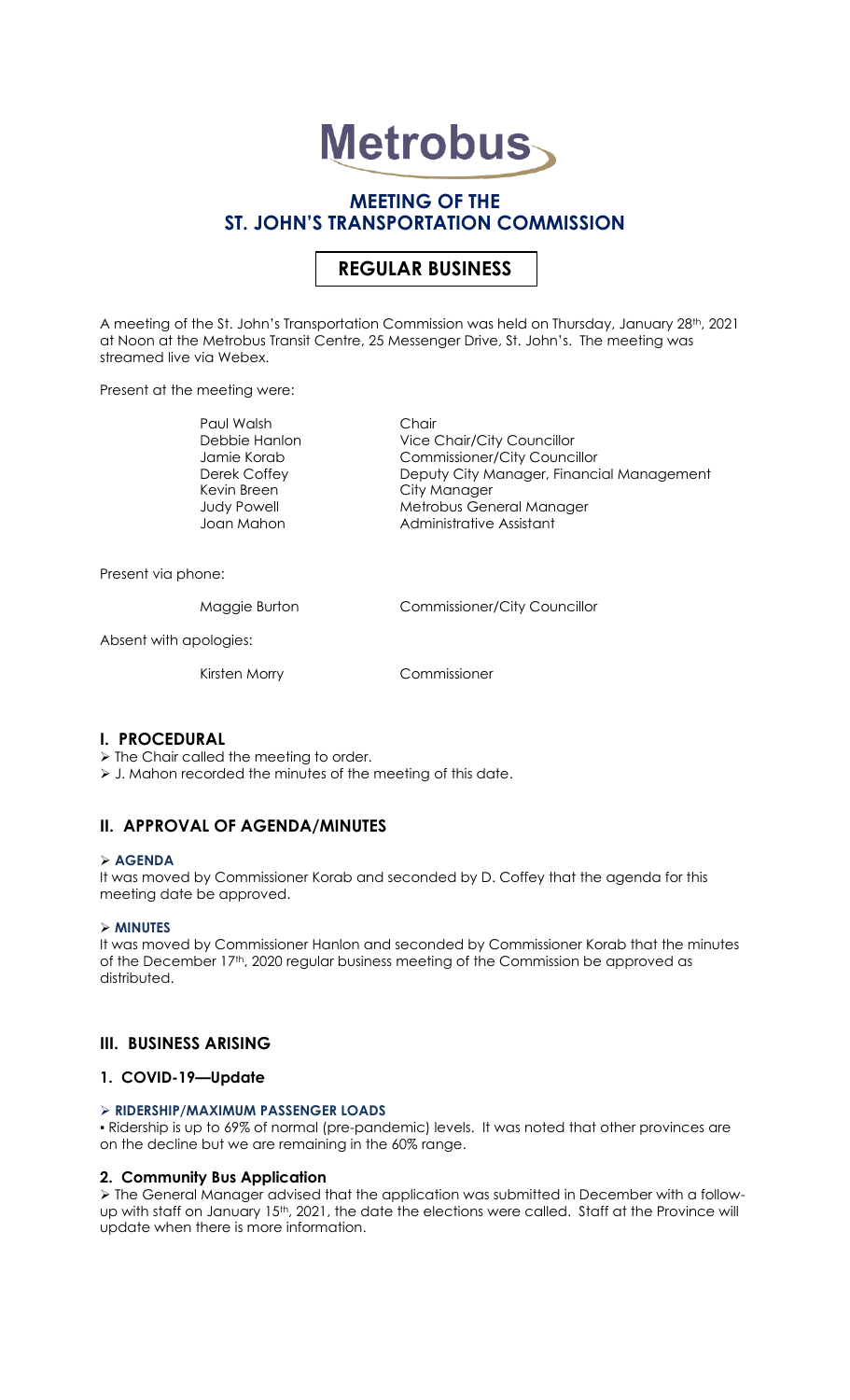

## **3. GoBus Assessments**

➢ The General Manager stated that a follow-up was completed with Medisys Health Group Inc., the service provider, concerning the rate of "no shows" that are appearing. Adjustments are being made with regards to the procedure that was in place to confirm appointments within 72 hours not 48 hours as previous. If an appointment is not confirmed within 24 hours it will be cancelled and the customer's account (if existing or active) may be suspended until they are heard from. As there was not a provision in their bid under the RFP for a "no-show" fee, it was agreed, going forward, that the St. John's Transportation Commission would be responsible, if the appointments are cancelled the day of the appointment.

➢ K. Breen questioned the time line for the assessments. The General Manager advised that it is estimated that 20% have been completed and that the number of active users has dropped from approximately 1,600 to1,400. The program will be monitored over the next year to ensure that we are getting the value out of the program. The Manger of Accessible Transit Service, D. Power, and her staff are working on increasing the speed to which the assessments are completed. The General Manager noted that the program will be re-evaluated once the pandemic has ended.

## **IV. NEW BUSINESS**

#### **1. Financial Statements—December, 2020**

➢ The financial statements for the month of December, 2020 were tabled and reviewed.

## **2. Executive Summary (Regular) —December, 2020**

➢ The Executive Summary for the month of December, 2020 was tabled for members' information. The following items were noted:

#### ➢ **On Demand Service**

▪ K. Breen questioned if the tender had been completed for the On Demand service with the General Manager advised that it is near completion. A year would be required to evaluate the pilot project. It will not change the service on the street only the scheduling of that service.

#### ➢ **Fuel Burn Rate**

**▪** D. Coffey noted that the fuel burn rate is down 4.0 L/100 KM from last year and questioned the reason for this. The General Manager stated that it has a lot to do with the quantity of traffic on the roads with less stopping and starting on our part along with the fact that we have had less snow than last year.

#### **3. Appointment – New Commission Members**

➢ A sub-committee of the Commission was established and two candidates were recommended to Council which were forwarded to the City Clerk. K. Breen stated that this will be on the agenda for City Council's next meeting on February 1st, 2021.

#### **4. Transit Priority System**

 $\triangleright$  For the benefit of the new commission members, the General Manager supplied a synopsis of the Transit Priority System. It is a system where a unit is installed in a bus and at select intersections in the City to give buses priority. The buses are a level down from emergency vehicles. Transit buses do not interrupt a traffic signal but will shorten a red light or lengthen a green light, if a bus is approaching an intersection. There have been 16 intersections identified in the City – 7 are programmed to work at all times with the remaining 9 only if the buses are running five minutes behind schedule. One intersection – Stamps Lane and Freshwater Road has a queue jump. The General Manager noted that the system does not work, only the queue jump because the crosswalk buttons are turned off due to Covid-19. The General Manager played a video which was designed for training purposes, demonstrating how the queue jump would work. A discussion was held with regards to the legal liability, if an accident occurred when a vehicle followed the bus through a traffic light. D. Coffey also stated that another discussion with Council on this item would be necessary.